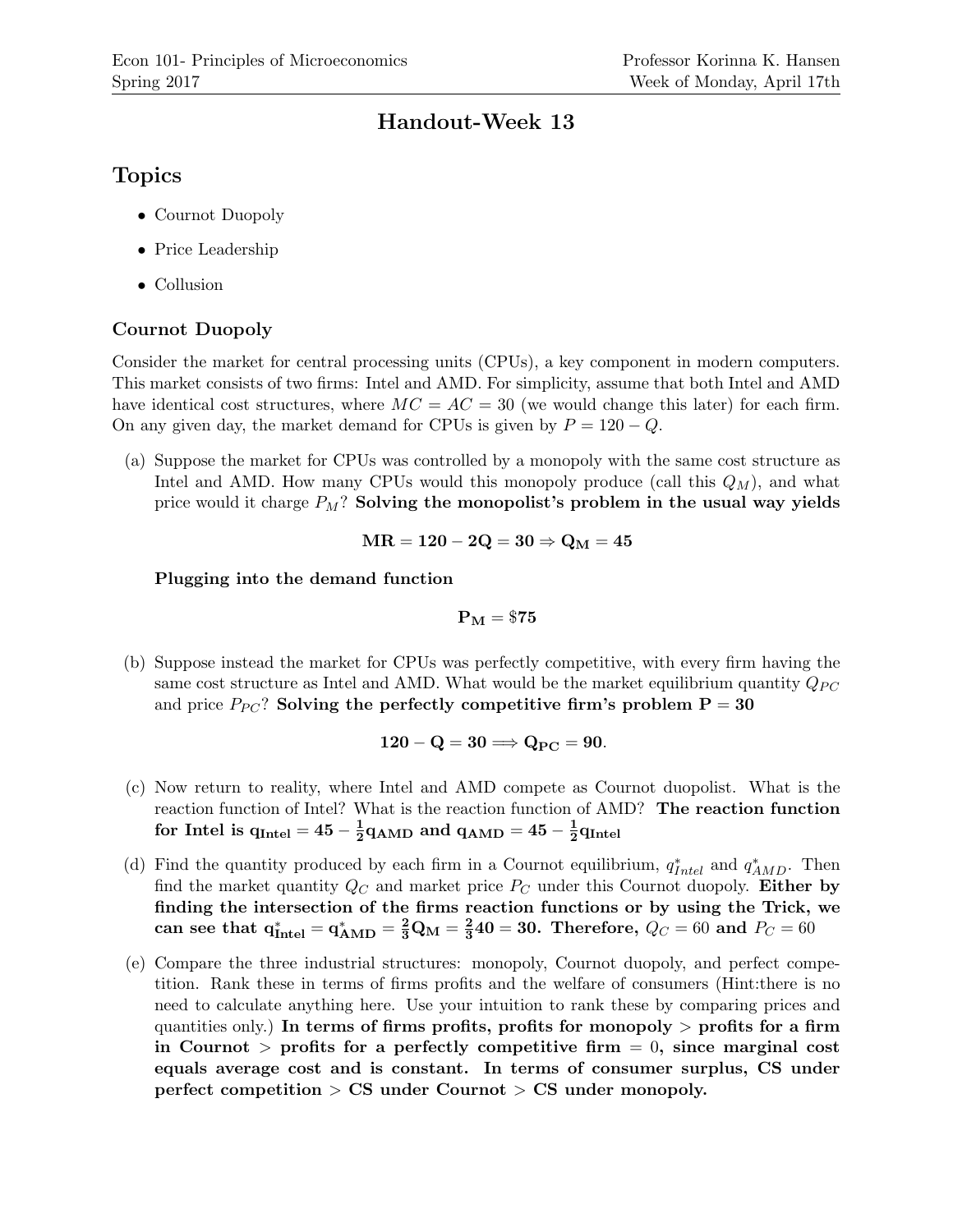- (f) Suppose Intel's marginal cost is  $MC = 20$ . What's Intel's reaction function? Given that  $\mathrm{MC}=30$  if Intel were a monopoly then  $Q_M^\prime=50.$  On the other hand if the firm were in a perfectly competitive market  $Q'_{\text{PC}} = 100$ , the the reaction function is given by  $\rm{q_{Intel}} = 50-\frac{1}{2}$  $\frac{1}{2}q_{\text{AMD}}$  The reaction function for AMD is unchanged because the marginal cost of AMD is unchanged.
- (g) Find the new quantity produced by each firm in a Cournot equilibrium,  $q_{Intel}^*$  and  $q_{AMD}^*$ . Can you use the  $\frac{2}{3}$  rule. There is no symmetry so, the equilibrium quantities aren't equal to  $\frac{2}{3}$  the monopoly quantity. Moreover,  $q_{\rm AMD}^* = \frac{80}{3}$  $\frac{30}{3}$  and  $q^*_{\rm Intel} = \frac{110}{3}$ 3

#### Price Leadership

Consider the price leadership model of oligopoly in the market for tablet computers. Suppose the market demand for tablets is given by

$$
P = 100 - \frac{1}{10}Q_M
$$

Suppose the dominant firm, Apple, has a marginal cost function  $MC<sub>D</sub>$  given by

$$
MC_D = \frac{9}{10}Q_D + 2.5
$$

Furthermore, suppose there are 20 other identical small firms that produce tablets, EACH with marginal cost function  $MC_{SF}$  given by

$$
MC_{SF} = 2q_{SF} + 5
$$

(a) Find the supply curve for small firms as a function of price. First, one needs to solve  $Q_{SF}$ in terms of P,  $\rm{MC_{SF}}$  to find each firm's supply curve. Doing so yields  $\rm{q_{SF}}=\frac{P-5}{2}$  $\frac{-5}{2}$  . Since there are 20 firms, we can add quantities by multiplying by 20, resulting in

$$
\mathrm{Q_{SF}}=10\mathrm{P}-50
$$

(b) Find the residual demand function for the dominant firm,  $Q_D$ . (Make sure you find all 3 segments of this curve, yielding a piecewise demand function. The easiest way to do this is to find the two kink points. From our equation for  $Q_{SF}$ , we can see that  $Q_{SF} = 0$  only when  $P = $5$ . At prices below 5, residual demand is just market demand. The second kink point is at the price where the small firm supply equals the market demand. Solving for this price yields  $P = $52.50$ . So above this price, the quantity supplied by the dominant firm is 0. If price is between \$5 and \$52.50, then to find the dominant firm's residual demand we subtract the small firm's supply from market demand. That is,  $Q_D = Q_M - Q_{SF} = (1000 - 10P) - (10P - 50) = 1050 - 20P$ . In summary,

$$
\begin{cases} 1000 - 10P & P \le 5 \\ 1050 - 20P & 5 \le P \le 52.50 \\ 0 & 52.50 \le P \end{cases}
$$

(c) Solve for the quantity produced by the dominant firm in equilibrium,  $Q_D^*$ . The dominant firm acts like a monopoly with respect to its residual demand. So first we must find its marginal revenue curve  $MR_D$ . We can assume that he will